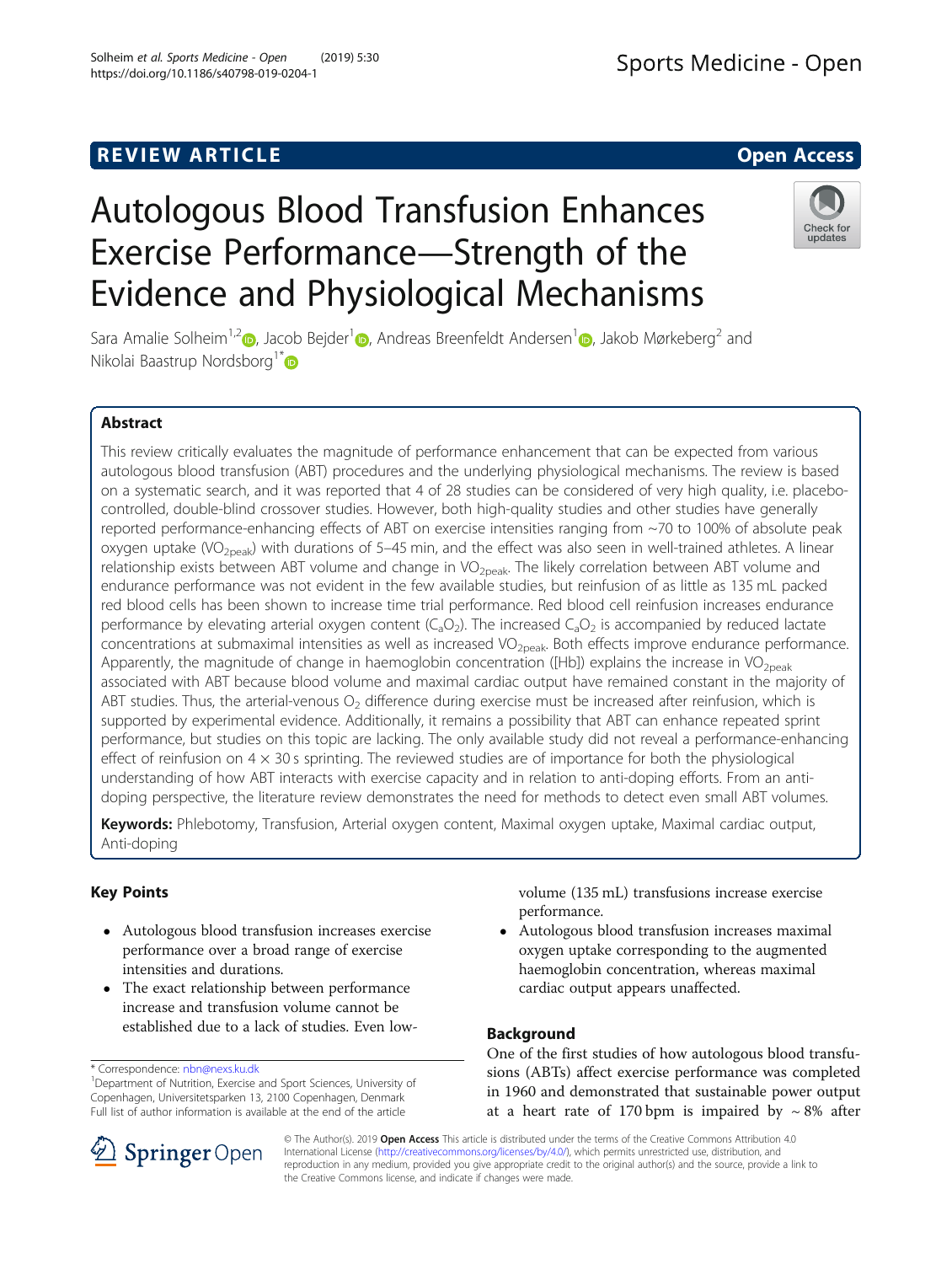phlebotomy of  $\sim 600$  mL and increases by  $\sim 4\%$  after reinfusion of the refrigerated whole blood [[1\]](#page-8-0). Since then, several studies have confirmed ABT to enhance exercise performance in various modes and durations  $[1-16]$  $[1-16]$  $[1-16]$  $[1-16]$  $[1-16]$ . However, ABT is associated with health risks (i.e. bacterial contamination, haemolysis, and allergic reactions) [[17\]](#page-9-0) and is against the spirit of sport. Therefore, the use of ABT is prohibited in competitive sports [[18](#page-9-0)] and has been since 1986.

The hitherto-performed ABT studies have never been critically reviewed with a strong focus on research methodology, although the performance-enhancing effect of ABT appears well established and is in agreement with solid physiological principles. Important factors for study interpretation include number of participants, inclusion of controlled trials, blinding, transfusion volume, storage time, storage method, and exercise protocol. Considering the strengths and weaknesses of the existing studies is important not only for the physiological understanding of how ABT interacts with exercise capacity but also for anti-doping efforts, where knowledge of expected effects helps target and prioritize in-competition and out-ofcompetition testing. Thus, the present review aims to evaluate the magnitude of performance enhancement from various ABT procedures as well as to address the existing knowledge of the associated physiological mechanisms.

A systematic search for peer-reviewed publications was performed at <http://www.pubmed.com> using the following query: (((autologous blood transfusion) OR (red blood cell transfusion)) AND (performance OR exercise)). In addition, the retrieved reference lists were examined for unidentified studies. The literature search was terminated in January 2019. The exclusion criteria were studies published as abstracts only, studies on patients, and studies investigating the combination of ABT and high altitude acclimatization because altitude acclimatization may enhance performance [[19\]](#page-9-0). In total, 28 research articles were included (Table [1\)](#page-2-0).

# Effect of ABT on Human Exercise Performance Intensity, Duration, and Training Status

The following section considers the importance of exercise intensity, exercise duration, and participants' training status for the effect of ABT on human performance. In one of the first studies to address ABT's effect on human exercise performance, time to exhaustion (TTE) lasting  $\sim$  5 min increased 23% following reinfusion with 800 mL refrigerated packed red blood cells (RBCs) collected 4 weeks earlier [\[13](#page-9-0)]. The TTE was determined from treadmill running at a constant grade with a speed requiring maximal oxygen uptake  $(\text{VO}_{2\text{peak}})$ . Likewise, TTE lasting  $\sim$  6 min increased by  $\sim$  25% compared to before collection when four participants received coldstored packed RBCs from the sequential donation of 1200 mL of blood obtained  $\sim$  30 days earlier [\[13](#page-9-0)]. However, the small sample size, the lack of a control group, and the non-blinded design preclude firm conclusions. When applying a double-blind, placebo-controlled crossover design and 7–11 weeks cryopreservation, performance was enhanced by  $\sim$  30% in a TTE lasting  $\sim$  10 min  $[10]$  and by 3% in 5 mile and 10 km time trials  $(TT)$ [[9,](#page-9-0) [14\]](#page-9-0) in well-trained males receiving a reinfusion of RBCs reconstituted to normal haematocrit (Hct) from a  $\sim$  900 mL donation. Generally, the high-quality ABT studies report enhanced performance by  $\sim$  3–5% compared with pre-reinfusion performance in time trials lasting  $\sim$  30–45 min [\[7](#page-8-0), [9,](#page-9-0) [14\]](#page-9-0) and that TTE is prolonged by  $\sim$  30% in a test lasting  $\sim$  10 min [\[10](#page-9-0)]. It is of note that all the best controlled studies investigated well-trained male athletes (Table [1](#page-2-0)). Moreover, the performance enhancement was evident when evaluated a few days before and after reinfusion [[1,](#page-8-0) [3](#page-8-0)–[11,](#page-9-0) [13](#page-9-0)–[16](#page-9-0)]. Importantly, both reinfusion of cryopreserved RBCs and reinfusion of cold-stored RBCs improve exercise performance irrespective of total haemoglobin mass recovery, which may be incomplete, especially in the context of cold storage, where ≤ 4 weeks elapse between donation and reinfusion [[1,](#page-8-0) [6](#page-8-0)–[8](#page-9-0), [13](#page-9-0), [30\]](#page-9-0). In support of the performanceenhancing effect of ABT, both high-quality and lowquality studies generally report that blood reinfusion improves exercise performance in tasks lasting from  $\sim$  5 to  $\sim$  45 min, which corresponds to exercise intensities of approximately 70 to  $\sim$  100% of VO<sub>2peak</sub>. Furthermore, performance enhancement has been observed in both untrained and well-trained men (Table [1\)](#page-2-0). Notably, the only study enrolling only women [[5\]](#page-8-0) also reported improved performance, but a lack of studies addressing a possible sex-specific effect is apparent. In relative terms, the effect of ABT in open-ended performance tests, i.e. TTE tests with a relatively short duration, appears superior, with an improvement range of 16–40%, to closeended tests, i.e. TT tests of longer duration, with an improvement range of 3–5% (Table [1\)](#page-2-0).

# ABT Volume and Physiological Effects

In the present section, it is considered whether a dosedependent effect of ABT exists on maximal aerobic power and exercise performance.

# Standard-Volume, High-Volume, and Low-Volume ABT

Reinfusion of cold-stored RBCs from 450–500 mL donations, herein termed 'standard-volume ABT', enhances 3 km treadmill time-trial performance by  $\sim 5\%$ in moderately trained men [\[6\]](#page-8-0) and TTE at maximal aerobic workload by  $\sim 40\%$  in untrained men [\[16](#page-9-0)]. However, in some studies, reinfusion of 450 mL whole blood or 200 mL packed RBCs reconstituted with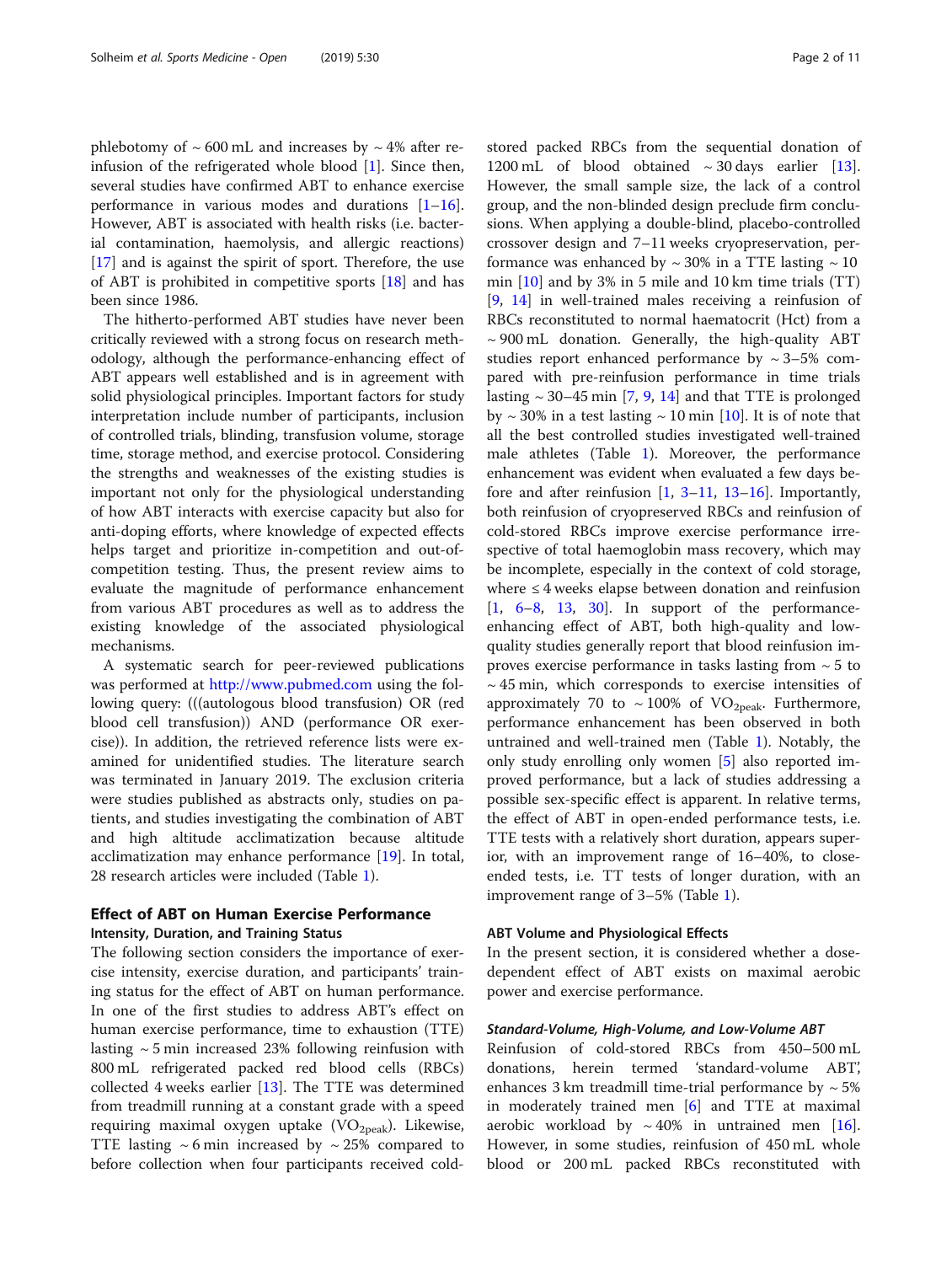| I<br>j<br>ì                                                                                     |  |
|-------------------------------------------------------------------------------------------------|--|
| $\mathbf{r}$                                                                                    |  |
| j<br>۱                                                                                          |  |
| I<br>l<br>į<br>$\ddot{\phantom{a}}$                                                             |  |
| $\frac{1}{2}$<br>İ<br>ļ<br>j                                                                    |  |
| ١<br>ł<br>į<br>l<br>١<br>i<br>j<br>I                                                            |  |
| i<br>١<br>I                                                                                     |  |
| 1<br>$\overline{\phantom{a}}$<br>í<br>İ<br>Ï                                                    |  |
| I<br>J<br>l<br>)<br>Í<br>j<br>l<br>l<br>j                                                       |  |
| 3<br>l<br>l<br>j<br>j<br>$\overline{)}$<br>ļ                                                    |  |
| ĉ<br>3<br>ׇ֚֓<br>l<br>J<br>l<br>j<br>١<br>١<br>ļ                                                |  |
| !<br>$\overline{\phantom{a}}$<br>į<br>İ<br>i<br>İ                                               |  |
| ì<br>ł<br>Ī<br>j<br>j                                                                           |  |
| l<br>i<br>$\overline{ }$                                                                        |  |
| $\overline{\mathbf{r}}$<br>١<br>١<br>5                                                          |  |
| ١<br>ļ<br>֚֘֝<br>j<br>֚֬֕֓֡֡֡֡֡<br>ł<br>١                                                       |  |
| $\overline{\phantom{a}}$<br>١<br>$\overline{\mathcal{L}}$<br>$\overline{ }$<br>ł<br>١<br>ř<br>: |  |
| i<br>ì                                                                                          |  |
| ļ                                                                                               |  |
| ֡֡<br>֕<br>I                                                                                    |  |
|                                                                                                 |  |
| í                                                                                               |  |

<span id="page-2-0"></span>

|                                     |                                                                  |                                                 | Table 1: Summary of autologous blood transfusion (ABT) studies examining changes in aerobic power and endurance performance following ABT |                              |                                       |                                  |
|-------------------------------------|------------------------------------------------------------------|-------------------------------------------------|-------------------------------------------------------------------------------------------------------------------------------------------|------------------------------|---------------------------------------|----------------------------------|
| Study                               | Participants (n), training status,<br>and age (years; mean ± SD) | Study design                                    | ABT volume of whole blood or equivalent Change in<br>when reinfused as packed RBCs<br>(mL storage type, storage duration)                 | VO <sub>2peak</sub>          | Performance test<br>(duration/length) | performance<br>Change in         |
| Gullbring et al. [1]                | $6 M, UT, 34 \pm 8$                                              | No control group                                | 530-689 <sup>R, 1</sup>                                                                                                                   | $\lessgtr$                   | PWC/TTE cycling (N/A)                 | 4%                               |
| Robinson et al. [20]                | $6 M, UT, 26 \pm 6$                                              | No control group                                | $1000 - 1200$ <sup>R, 2</sup>                                                                                                             | $\updownarrow$               | $\stackrel{\triangleleft}{\geq}$      | $\lessgtr$                       |
| Ekblom et al. [13]                  | 7 M, WT, 24 $\pm$ 1                                              | No control group                                | 800-1200 <sup>R, 4</sup>                                                                                                                  | $(1)$ %6 $(1)$               | ITE running (~5 min)                  | $(1)$ % (1)                      |
| Williams et al. [21]                | 4<br>20 M, MT-WT, 22 ±                                           | Double-blind, placebo-<br>controlled            | $500^{R.3}$                                                                                                                               | $\stackrel{\triangle}{\geq}$ | ITE running (~10 min)                 | $\updownarrow$                   |
| Von Rost et al. [8]                 | 6 M, MT, N/A                                                     | Controlled                                      | $900^{R, 3-4}$                                                                                                                            | 16%                          | $\Pi$ E running (~ 5 min)             | 137%                             |
| Ekblom et al. [22]                  | 5 M, WT, 23-31                                                   | No control group                                | $800^{\mathrm{R}}$ $^5$                                                                                                                   | $\uparrow$ 8%                | $\frac{1}{2}$                         | $\lessgtr$                       |
| Bell et al. [23]                    | IS M, MT, 18-24                                                  | Controlled                                      | $500^{R.3}$                                                                                                                               | $\updownarrow$               | TTE cycling (~15 min)                 | $\updownarrow$                   |
| Kots et al. [16]                    | 10 M, UT-WT, 22-32                                               | No control group                                | $500^{R.3}$                                                                                                                               | $\updownarrow$               | PWC/TTE cycling (~10 min)             | 140%                             |
| Williams et al. [24]                | 16 M, WT, 32 ±                                                   | Double-blind, placebo-<br>controlled            | 460 <sup>F, 3</sup>                                                                                                                       | $\stackrel{\triangle}{\geq}$ | ITE running (~45 min)                 | $\updownarrow$                   |
| Buick et al. [10]                   | $\sim$<br>11 M, WT, 21 $\pm$                                     | Double-blind, placebo-<br>controlled, crossover | 900 <sup>F, 7</sup>                                                                                                                       | 15%                          | TTE running (7-10 min)                | $131 - 35%$                      |
| Williams et al. [14]                | $\circ$<br>12 M, WT, 33 ±                                        | Double-blind, placebo-<br>controlled, crossover | 920 <sup>F, 7</sup>                                                                                                                       | $\lessgtr$                   | TT running (5 miles)                  | ↑ 3%                             |
| Thomson et al. [25]                 | 4 M, MT-WT, 23 ±                                                 | No control group                                | $1000^{F, 12}$                                                                                                                            | 12%                          | $\stackrel{\leq}{\geq}$               | $\stackrel{\triangleleft}{\geq}$ |
| Thomson et al. [26]                 | $\bf +$<br>4 M, MT-WT, 23                                        | No control group                                | $1000^{F, 12}$                                                                                                                            | 13%                          | $\lesssim$                            | $\lessgtr$                       |
| Kanstrup and Ekblom<br>$\Box$       | 5 M, WT, 25 ± 4                                                  | No control group                                | 900R.5                                                                                                                                    | 17%                          | ITE running (5-6 min)                 | 124%                             |
| Robertson et al. [5]                | $\sim$<br>9 W, UT-MT, 23 ±                                       | Single-blind, placebo-<br>controlled, crossover | 475 <sup>F, 9</sup>                                                                                                                       | 10%                          | PWC cycling                           | 123%                             |
| Celsing et al. [27]                 | 9 M, WT, 29 ± 2                                                  | No control group                                | $3500^{R, F, 1-8}$                                                                                                                        | 19%                          | $\stackrel{\triangleleft}{\geq}$      | $\lessgtr$                       |
| Spriet et al. [28]                  | 4 M, WT, $25 \pm 1$                                              | No control group                                | $1350^{F, 9-11}$                                                                                                                          | 17%                          | $\stackrel{\triangleleft}{\geq}$      | $\stackrel{\triangleleft}{\geq}$ |
| Muza et al. [29]                    | $\circ$<br>12 M, MT-WT, 27 ±                                     | Double-blind, placebo-<br>controlled            | 600 <sup>F, 6</sup>                                                                                                                       | 111%                         | $\frac{1}{2}$                         | $\lessgtr$                       |
| Hemmingsson [2, 30]<br>Berglund and | 11 M, 1 W, WT, 19-35                                             | Single-blind, placebo-<br>controlled            | 1350 R. 4                                                                                                                                 | $\lessgtr$                   | TT cross-country skiing (15 km)       | $\uparrow$ 5%                    |
| Brien and Simon [9]                 | $\mathsf{L}\cap$<br>6 M, WT, 24 ±                                | Double-blind, placebo-<br>controlled, crossover | 900 <sup>F, 11</sup>                                                                                                                      | $\lessgtr$                   | IT running (10 km)                    | 13%                              |
| Celsing et al. [31]                 | $\sim$<br>8 M, UT-MT, 28 ±                                       | Controlled                                      | $2250^{F, 5-7}$                                                                                                                           | 17%                          | $\stackrel{\triangleleft}{\geq}$      | $\lessgtr$                       |
| Sawka et al. [32]                   | $9 M, MT, 30 \pm 7$                                              | Double-blind, placebo-<br>controlled            | 600 <sup>F, N/A</sup>                                                                                                                     | 11%                          | $\leq$                                | $\lessgtr$                       |
| Ekblom and Berglund<br>$[12]$       | $\sim$<br>15 M, MT-WT, 27 ±                                      | No control group                                | $1350^{F.8}$                                                                                                                              | $\uparrow$ 8%                | TTE running (7-9 min)                 | 16%                              |
| Turner et al. [15]                  | 7 M, MT, 26 ± 3                                                  | No control group                                | $900^{F, 8-12}$                                                                                                                           | 16%                          | TT cycling (30 min)                   | $\uparrow$ 5%                    |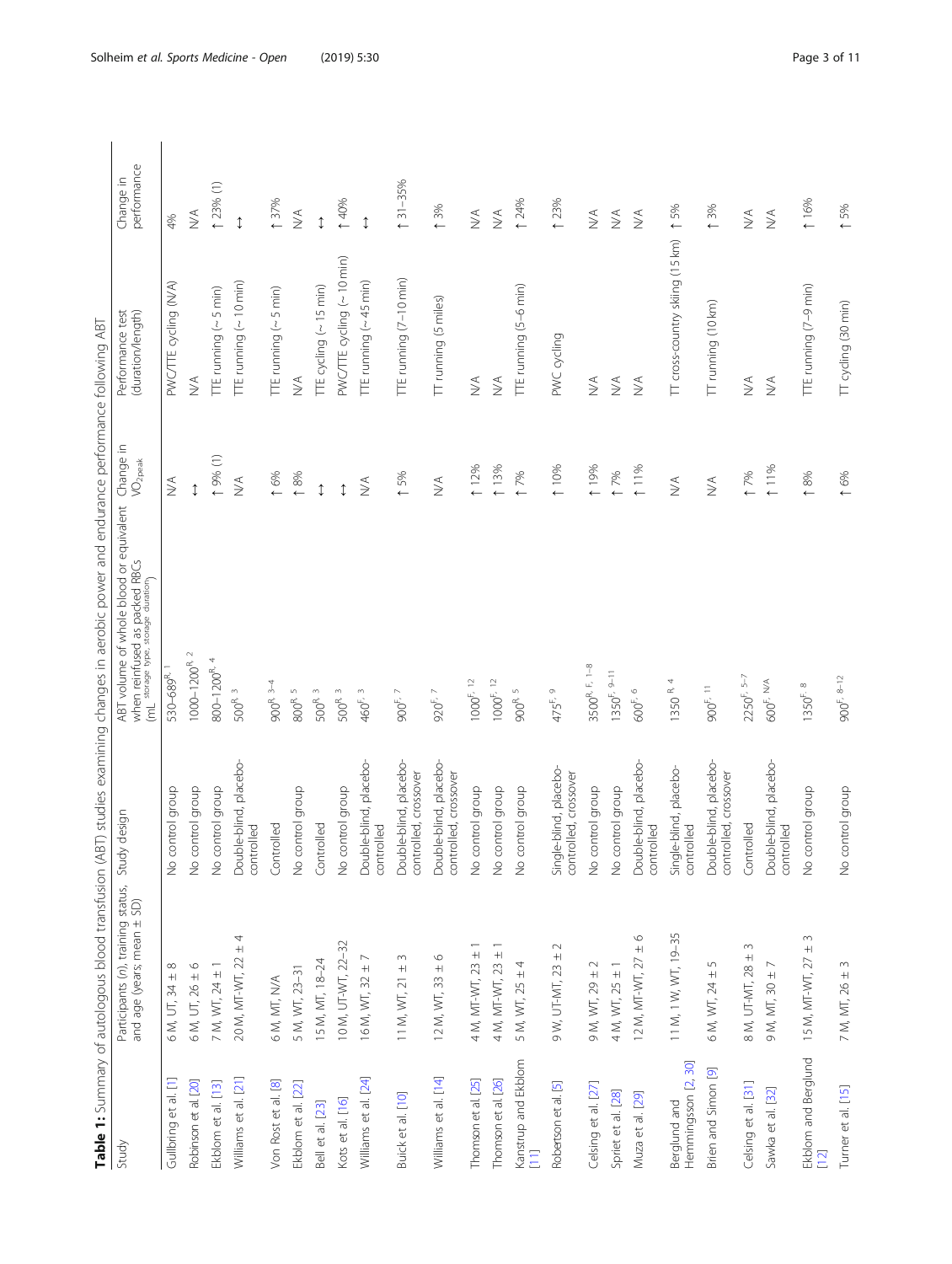|                    |                                                                                    |                                                 | Table 1: Summary of autologous blood transfusion (ABT) studies examining changes in aerobic power and endurance performance following ABT (Continued)                                                                                                                                                                               |                              |                                      |                             |
|--------------------|------------------------------------------------------------------------------------|-------------------------------------------------|-------------------------------------------------------------------------------------------------------------------------------------------------------------------------------------------------------------------------------------------------------------------------------------------------------------------------------------|------------------------------|--------------------------------------|-----------------------------|
| Study              | Participants (n), training status, Study design<br>and age (years; mean $\pm$ SD)  |                                                 | ABT volume of whole blood or equivalent Change in<br>when reinfused as packed RBCs<br>(m) storage type, storage duration                                                                                                                                                                                                            | $\sqrt{O_{2\text{peak}}}$    | duration/length)<br>Performance test | performance<br>Change in    |
| Ziegler et al. [6] | 8 M, UT-WT, 33 ± 2                                                                 | No control group                                | $450^{R, 4}$                                                                                                                                                                                                                                                                                                                        | $*5%$                        | TT running (3 km)                    | ↑ 5%                        |
| Malm et al. [3]    | ∞<br>17 M, MT-WT, 34 ±                                                             | Placebo-controlled                              | 900 <sup>F, 15-16</sup>                                                                                                                                                                                                                                                                                                             | 12%                          | TTE running (6–7 min)                | $-17%$                      |
|                    | Bennett-Guerrero et al. 4 M, UT-MT, 34 ± 5 1 week, 29 No control group<br>±76weeks |                                                 | 900 <sup>R, 1 or 6</sup>                                                                                                                                                                                                                                                                                                            | t 9% 1 week, t<br>2% 6 weeks | TTE cycling (12-16 min)              | h 8% 1 week,<br>13% 6 weeks |
| Bejder et al. [7]  | $9 M, W T, 29 + 5$                                                                 | Double-blind, placebo-<br>controlled, crossover | $225^{R.4}$<br>675 <sup>R, 4</sup>                                                                                                                                                                                                                                                                                                  | $\leq$<br>↥                  | TT cycling (650 kcal)                | $-4%$<br>- 5%               |
|                    |                                                                                    |                                                 | 1990年,1990年,1990年,1990年4月12日,1990年,1990年,1990年,1990年,1990年,1990年,1990年,1990年,1990年,1990年,1990年,1990年 1990年,1990年,1990年<br>ABT autologous blood transfusion, M women, Wo <sub>neak</sub> peak oxygen uptake, RBCs red blood cells, R refrigerated, F frozen, 1 positive change, 1 negative change, a non-significant changed, WA not |                              |                                      |                             |

ABT autologous blood transfusion, M men, W women, VO<sub>zeek</sub> peak oxygen uptake, RBCs red blood cells, R refrigerated, F frozen, 1 positive change, ↓ negative change, ↔ non-significant change/unchanged, WA not<br>available, (1) available, (1) group 1, WT well-trained (VO<sub>2peak</sub> of > 55 mL O<sub>2</sub>/kg/min), MT moderately trained (45–55 mL O2/kg/min), MT untrained (< 45 mL O2/kg/min), TT time trial, TTE time to exhaustion, PWC physical work capacity given as work (kg-force metres/min) performed to exhaustion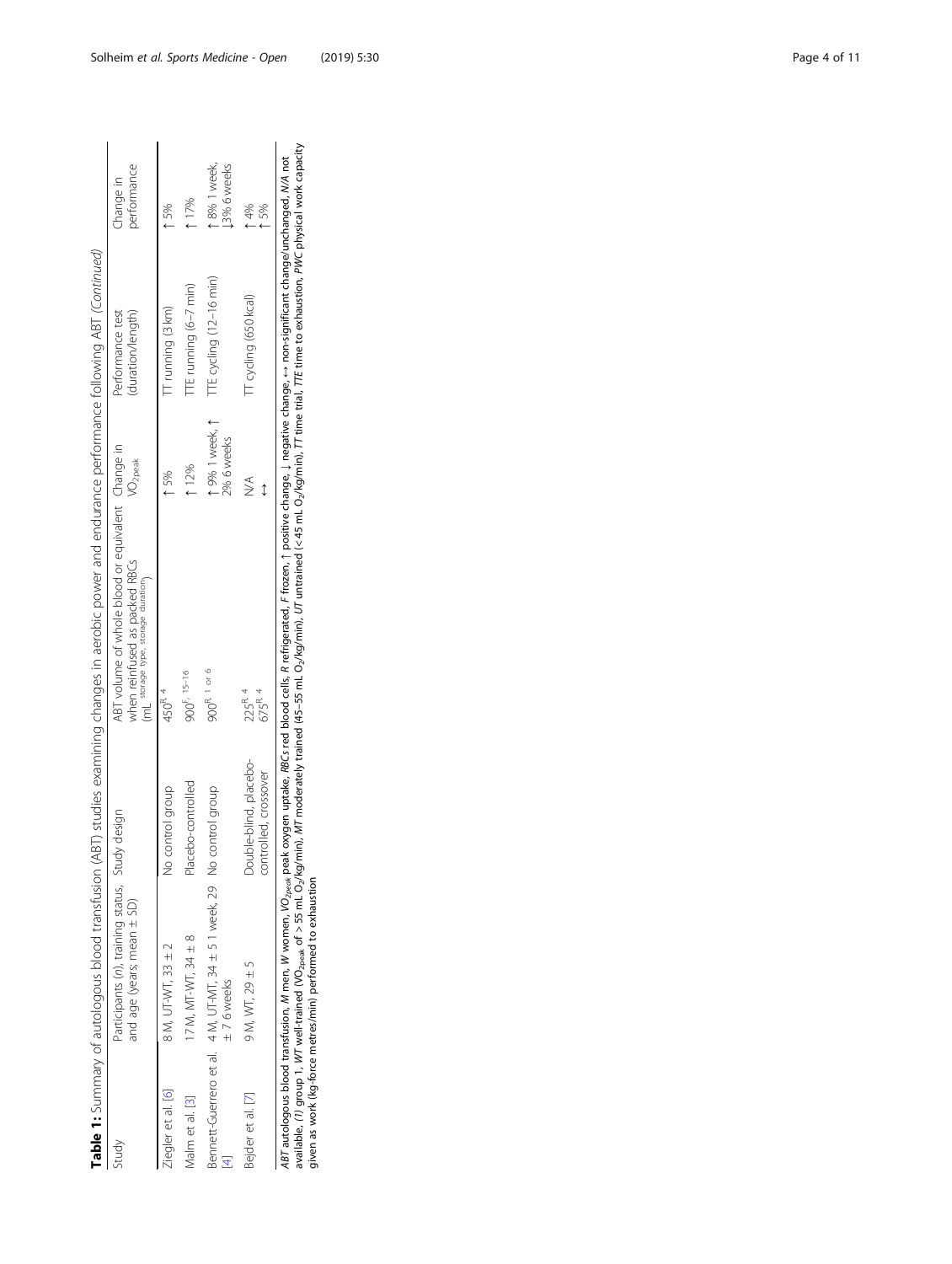physiological saline to a normal Hct did not result in detectable performance gains in moderately trained to well-trained males, neither following cryopreservation  $[24, 28]$  $[24, 28]$  $[24, 28]$  $[24, 28]$  nor after cold storage  $[21, 23]$  $[21, 23]$  $[21, 23]$  $[21, 23]$ . Five of eight studies investigating reinfusion of a 'standard-volume' corresponding to  $\sim$  500 mL reported improved performance, and the three negative findings must be interpreted cautiously (Table [1\)](#page-2-0). There are several possible explanations why some studies have not observed an effect of a single standard-volume autologous reinfusion on  $VO<sub>2peak</sub>$  or performance. First, the precision and random variation in the physiological measurements may mask performance-relevant increases. This explanation seems likely since inclusion of, for example, four subjects yields a detection limit for changes in absolute  $VO<sub>2peak</sub>$  of ~6% when assuming a measurement error of 3% [[33\]](#page-9-0). Moreover, Bell and co-workers [[23\]](#page-9-0) did not observe improved TTE, which appears to be likely related to variation in the small group of 5 subjects. Indeed, a numerical increase of > 20% in TTE was apparent in the ABT group, but unfortunately, no data on variation was reported for this outcome variable. Second, RBC storage lesions and degradation after reinfusion can be of importance since only  $\sim 70\%$  (cold-stored) or  $\sim 50\%$ (cryopreserved) of the haemoglobin (Hb) is preserved after storage [[34\]](#page-9-0). Furthermore,  $\sim$  25% of the infused RBCs can be degraded within 24 h [[35\]](#page-9-0), and a detectable effect of ABT on exercise performance immediately after reinfusion may disappear within a few days. In addition to variations in measures of physiological function and RBC storage lesions, low statistical power for determining subtle performance fluctuations and the selection of time points for performance evaluation are important. For instance, comparison of performance before blood donation and after reinfusion separated by 21 days [[21\]](#page-9-0) introduces variation over time as well as a risk of insufficient haemoglobin mass recovery [[6,](#page-8-0) [36\]](#page-9-0). Indeed, when performance was evaluated prior to phlebotomy and after the reinfusion 21 days later, 10 of 15 participants performed 4–5% worse [\[21](#page-9-0)]. However, this finding appears more likely to be related to an insufficient total haemoglobin (tHb) recovery period and natural fluctuations in exercise capacity than lack of effect of ABT on performance. Clearly, variation in measurements, physiological ability, RBC storage lesions, and RBC degradation as well as study design impact the outcome of studies evaluating the effect of standard-volume ABTs on exercise performance.

The same study design factors as outlined above affect studies of ABT with larger volumes, but the expected higher 'signal-to-noise' ratio reduces the risk of not identifying meaningful effects. However, when interpreting studies of ABT volumes of  $\sim$  900 mL or more, which is the case for 17 of the studies listed in Table [1,](#page-2-0) it must be considered whether the associated increase in blood viscosity lowers maximal cardiac output  $(Q<sub>max</sub>)$  more than increased arterial oxygen content  $(C_aO_2)$  can compensate for [[28\]](#page-9-0) or if it even reduces tissue perfusion. Compromised  $Q_{\text{max}}$  appears of little relevance because an autosomal dominant erythrocytosis carrier (i.e. increased sensitivity to EPO) with a haematocrit of more than 60% is also an endurance sport Olympic gold medallist [\[37](#page-9-0)]. With regard to tissue oxygen delivery,  $O_2$  consumption and contractile power of blood-perfused canine gastrocnemius muscles are compromised only when haematocrit is higher than 60%, despite reduced absolute blood flow  $[38]$  $[38]$ . In support of the above observations, exercise performance in rodents is optimal at a haematocrit of approximately 60% [\[39](#page-9-0)]. Thus, even markedly elevated blood viscosity after high-volume ABT does not counteract the performance-enhancing effect. This notion is supported by the high-quality studies of ABT volumes  $\sim$  900 mL reporting improved exercise performance in humans [[9](#page-9-0), [10](#page-9-0), [14](#page-9-0)].

The possible performance-enhancing effects of ABTs of less than 450 mL, termed 'low-volume ABT' in the present review, have not yet been fully scientifically addressed (Table [1](#page-2-0)), even though dishonest athletes are suspected to reinfuse low  $( \leq 150 - 200 \text{ mL} )$  volumes [\[40](#page-9-0)]. To our knowledge, we recently completed the first study on the effect of a low-volume ABT using a randomized, double-blind, placebo-controlled crossover design. We demonstrated that reinfusion with  $\sim$  135 mL of coldstored RBCs, corresponding to  $\sim$  225 mL of whole blood, is sufficient to increase mean power by  $\sim$  5% and reduce elapsed time by  $\sim 4\%$  in a 650 kcal cycling TT [\[7](#page-8-0)]. Concomitantly, haemoglobin concentration ([Hb]), Hct, and RBC count increased by 3% compared to their levels 3 days before reinfusion. Hence, even low ABT volumes improve exercise performance.

## Is There an ABT Dose-Response Relationship?

Only a few studies have directly addressed whether ABT volume is decisive for the magnitude of effect on absolute  $VO<sub>2peak</sub>$  and/or exercise performance. One of the earliest studies to investigate the dose-dependency of ABT on  $VO_{2\text{peak}}$  applied stepwise reinfusions separated by 2–7 days [\[28](#page-9-0)]. Each reinfusion consisted of freezepreserved RBCs, reconstituted with physiological saline to a normal Hct, from 450 mL whole blood harvested 9–11 weeks earlier [[28\]](#page-9-0). The direct effect on endurance performance was not evaluated, but the primary outcome,  $VO_{2peak}$ , surprisingly remained unchanged following the first reinfusion in the four well-trained endurance runners.  $VO_{2\text{peak}}$  did, however, increase non-significantly ( $p > 0.05$ ) by  $\sim 200$  mL O<sub>2</sub>/min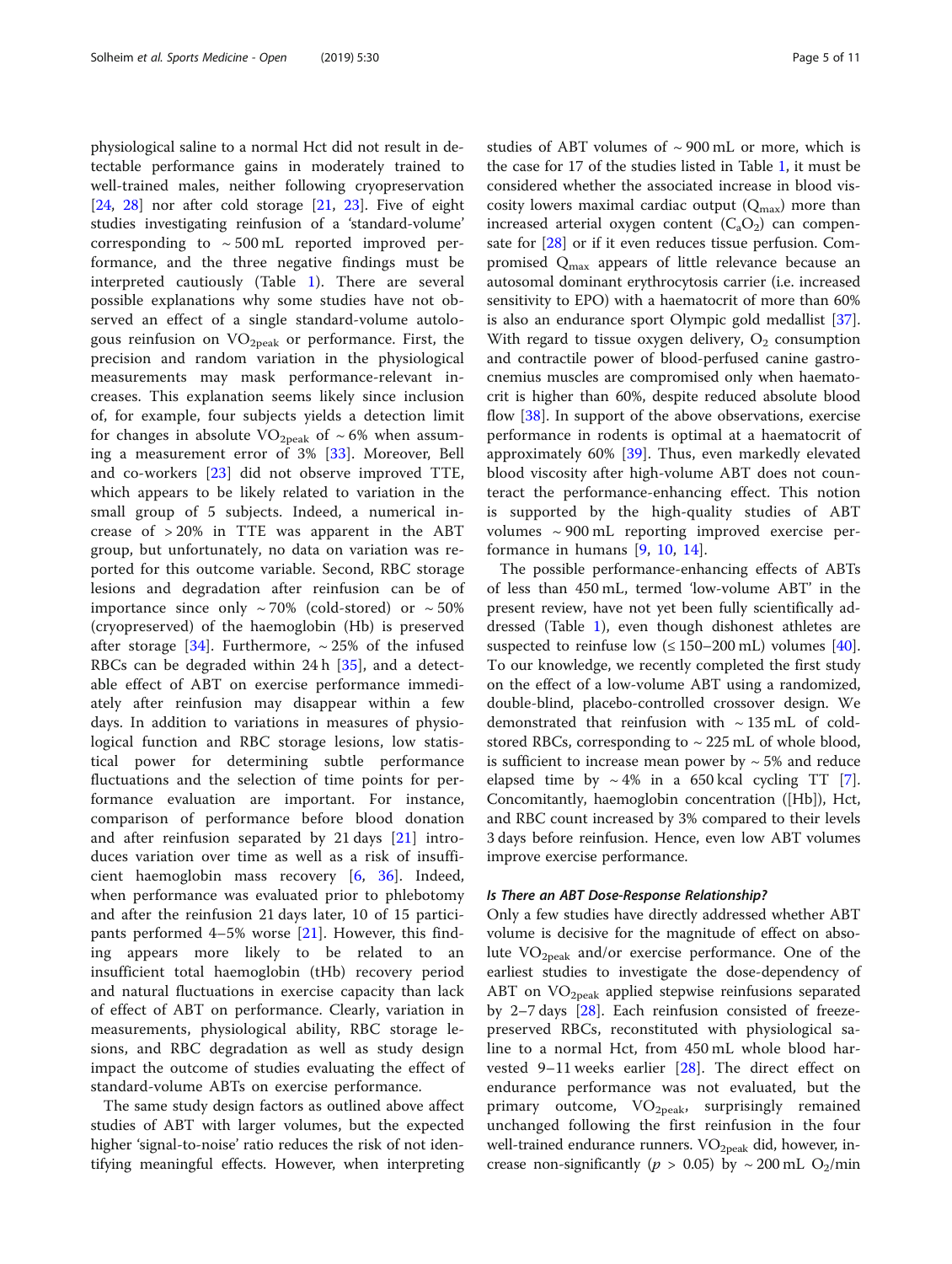(4%) in all four subjects after the second reinfusion, and an additional significant increase to  $\sim$  340 mL O<sub>2</sub>/min (7%) above control was observed after the third reinfusion [[28](#page-9-0)]. Thus, an undetected dose-dependent response may have been apparent. This interpretation is supported by the gradual increase in  $VO<sub>2peak</sub>$  observed with four successive reinfusions of  $450$  mL  $[31]$  $[31]$  $[31]$ . Thus, the impact of ABT on  $VO<sub>2peak</sub>$  apparently follows a dose-response relationship, as could be expected, although a well-designed study to address this question is lacking.

# Does Storage Technique Impact ABT's Effect on Exercise Performance?

Two main techniques are used for RBC storage: refrigeration (cold storage) or freezing (cryopreservation). In the clinical setting, cold-stored RBCs must be reinfused after 35–42 days, depending on the storage solution, due to increasing storage lesions, whereas cryopreservation allows for storage for up to 30 years [\[41](#page-9-0)]. Cold-stored blood appears to be the least probable strategy used by dopers because 20–59 days is required for full tHb restoration after an  $\sim$  550 mL phlebotomy [\[42\]](#page-9-0) and the effect on [Hb], and thus performance, may be counteracted by suppressed haemoglobin mass at the time of reinfusion. On the other hand, pre-reinfusion handling of cryopreserved blood is associated with a 20% larger loss of the initially removed Hb compared with that of refrigerated blood due to the necessary freeze-thaw-wash process following cryopreservation [\[34\]](#page-9-0). Moreover, cryopreservation is more expensive and technically challenging than cold storage. No studies have directly compared the impact of storage technique on performance. However, it is important to note that the evaluation of ABT's effect on exercise capacity requires that the performance evaluation be completed a few days before and after reinfusion, independent of storage technique. Evidently, both storage techniques are able to enhance aerobic performance (Table [1](#page-2-0)), although the shortcomings of the existing protocols need to be acknowledged.

# Study Design Considerations

Several factors influence the interpretation of ABT and exercise performance studies. These factors include storage technique, number of participants, inclusion of control trials, blinding procedure, transfusion volume, storage time, exercise protocol, and statistical analyses. From a human performance and anti-doping perspective, the lack of a statistically significant difference following a treatment is of limited value if just one participant gains a competitive advantage. The margin of difference between competitors is small, and a  $\langle 1\% \rangle$ effect is of relevance. However, such small changes are difficult to detect in a scientific study. A useful approach in this context could be the evaluation of clinical significance or relevance by reporting effect sizes and minimal clinically important differences [[43\]](#page-9-0). However, the sensitivity issue appears to be of less importance in ABT studies, as a performance-enhancing effect of several percent is present, even when low-volume transfusions are applied [[7\]](#page-8-0). To date, six studies with endurance performance measurements have applied a double-blind, placebo-controlled design with a total of 6–20 participants [\[7](#page-8-0), [9,](#page-9-0) [10](#page-9-0), [14,](#page-9-0) [21](#page-9-0), [24\]](#page-9-0). All except two [[21](#page-9-0), [24\]](#page-9-0) of these studies reported improved performance after the reinfusion of autologous blood, which may be ascribed to a sample size of  $5 \; [21]$  $5 \; [21]$  $5 \; [21]$  or  $8 \; [24]$  $8 \; [24]$  in each group or variation in the measurements.

# Physiological Mechanisms Responsible for the Performance-Enhancing Effect of ABT

Theoretically, endurance performance is related to  $VO<sub>2peak</sub>$  relative to body weight and the % of  $VO<sub>2peak</sub>$ that can be sustained during prolonged intense endurance exercise (i.e. 30–40 min for a 10-km run). However, how does ABT alter  $VO_{2n eak}$  and the ability to sustain a high percentage of  $VO<sub>2peak</sub>$ ? In the following sections, the physiological mechanisms that may explain the performance-enhancing effect of ABT are considered.

# ABT Increases Maximal Muscular Oxygen Delivery

Maximal  $O<sub>2</sub>$  delivery to the contracting limb muscles can be augmented via increased limb blood flow, increased  $C_aO_2$ , or both. An increase in maximal limb blood flow requires increased  $Q_{\text{max}}$  or altered blood flow distribution. In the 'Is Maximal Cardiac Output Increased by ABT?' and 'Is Maximal Limb  $O<sub>2</sub>$  Delivery and Extraction Increased by ABT?' sections, ABT's potential effect on  $Q_{\text{max}}$ , limb blood flow, and  $C_aO_2$  is addressed.

# Is Maximal Cardiac Output Increased by ABT?

When maximal exercise with a large muscle mass is performed in normoxia,  $Q_{\text{max}}$  determines the upper limit for  $O_2$  delivery to the active muscle groups and thereby becomes the limiting factor for  $VO_{2peak}$  in endurancetrained, untrained, and generally healthy individuals [\[44](#page-9-0)]. Hence, increasing  $Q_{\text{max}}$  will increase an individual's maximal oxygen uptake and thereby also maximal endurance performance by allowing the individual to exercise at a higher absolute workload, while metabolism remains primarily aerobic [\[45](#page-9-0)]. In cross-sectional studies, total blood volume and tHb are tightly associated with  $VO_{2peak}$ , whereas [Hb] is not [[46\]](#page-9-0). In agreement with this idea,  $Q_{\text{max}}$  is closely related to  $VO_{\text{2peak}}$  [\[47](#page-9-0)], and thus, it may be hypothesized that an increased blood volume can increase  $Q_{\text{max}}$  and thereby performance. Indeed, a training-induced expansion of total blood volume appears to be the primary cause of increased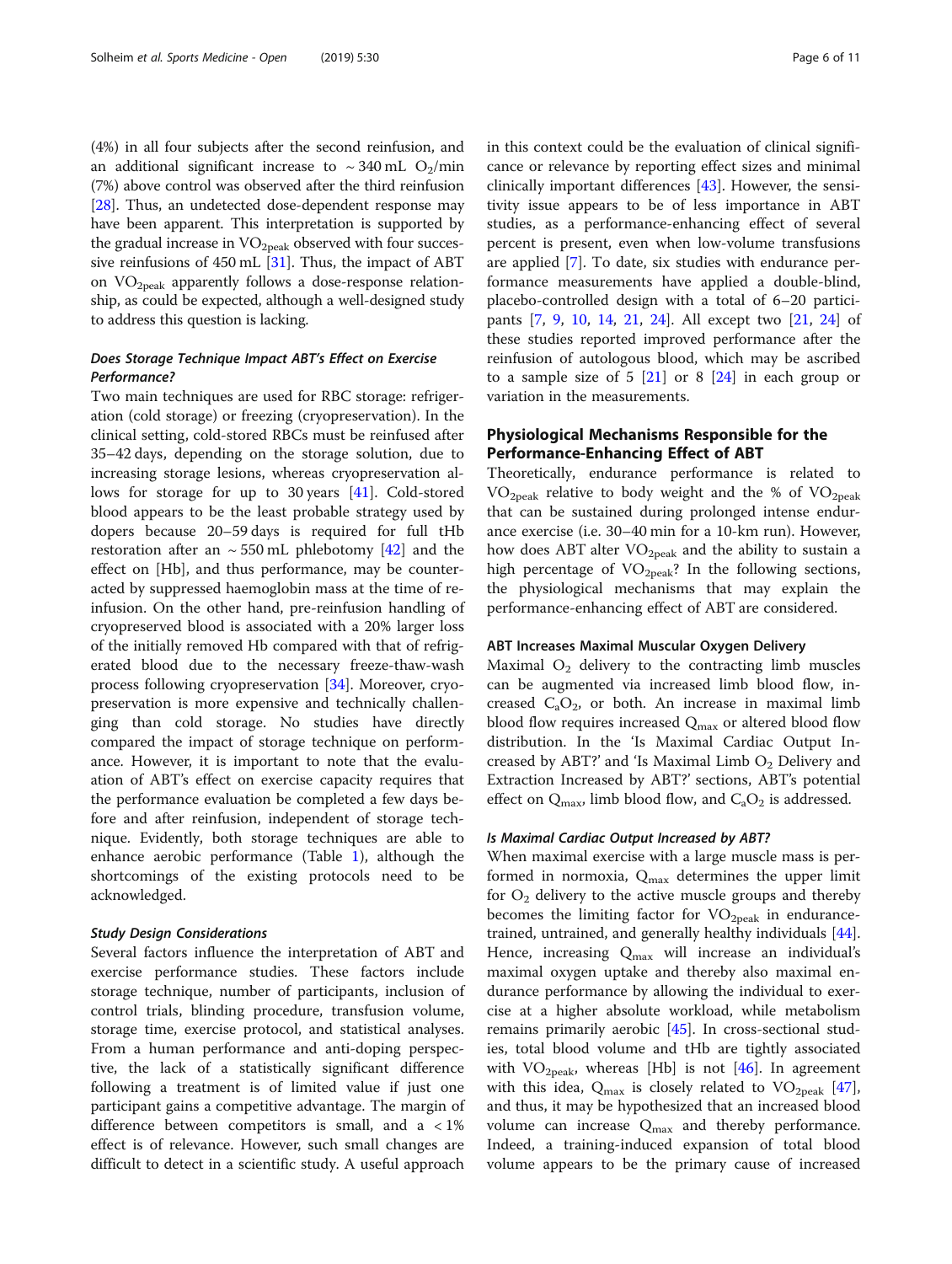$VO<sub>2peak</sub>$  via increased  $Q<sub>max</sub>$  [\[48](#page-9-0)]. Thus, it is tempting to suggest that the ABT-induced increase in tHb increases  $VO<sub>2peak</sub>$  by increasing  $Q<sub>max</sub>$ . However, it is important to note that the close association between absolute  $VO<sub>2peak</sub>$ and tHb when determined in a mixed group of humans is caused primarily by differences in size, including ventricular mass and total blood volume, which defines  $Q_{\text{max}}$  [[47\]](#page-9-0), whereas no close association is evident in a homogenous group of athletes [[49\]](#page-9-0). With respect to the effect of blood reinfusion on  $VO_{2\text{peak}}$ , it is important that total blood volume alterations appear to depend on the time of investigation after reinfusion. Total blood volume appears unaffected  $\geq$  24 h post-reinfusion of 800 to 2250 mL of refrigerated whole blood [[22\]](#page-9-0) as well as refrigerated [[50](#page-9-0)] or freeze-preserved [\[31](#page-9-0), [32,](#page-9-0) [50](#page-9-0)] RBCs reconstituted with physiological saline to a normal Hct. In contrast, 1 h after reinfusion of packed RBCs from 900 mL of whole blood, a 5% increase in total blood volume occurs together with increases in Hct (2%), [Hb] (4%),  $\rm VO_{2peak}$  (7%), and cycling performance lasting 3–6 min (24%) [\[11](#page-9-0)]. As such, total blood volume may be unaffected by ABT when determined more than 24 h after reinfusion due to a rapid compensatory reduction in plasma volume. However, the small number of studies on ABT and total blood volume and the variances and challenges associated with blood volume determination preclude a firm conclusion.

Reinfusion of autologous blood acutely increases cen-tral venous pressure [[20](#page-9-0)], which usually increases  $Q_{\text{max}}$ due to an enlarged end-diastolic volume and thereby causes a higher stroke volume and  $Q_{\text{max}}$ , according to the Frank-Starling mechanism [[51\]](#page-9-0). However, it is likely that the increased central venous pressure after blood reinfusion is transient  $( $24 \text{ h}$ )$  and related to the acute volume expansion, but this remains to be investigated. The most direct approach to determine the effect of ABT on  $Q_{\text{max}}$  is to measure  $Q_{\text{max}}$ . A few studies have directly evaluated Q<sub>max</sub> after blood reinfusion. In 7 males who received RBCs obtained from 900 mL donations 2–3 months earlier, no difference existed approximately 24 h after reinfusion in the invasively determined  $Q_{\text{max}}$  of ~ 22 L/min, despite a clear ~ 3% increase in  $VO<sub>2peak</sub>$  [[15](#page-9-0)]. In 9 women, reinfusion of RBCs from two 450 mL phlebotomies, conducted 9 and 17 weeks prior, did not alter the  $Q_{\text{max}}$  of ~ 17 L/min, as indirectly determined 48 h later by  $CO<sub>2</sub>$  rebreathing [[5\]](#page-8-0). Moreover, in four male endurance runners, the reinfusion of RBCs from 900–1350 mL blood 3–4 weeks after phlebotomy increased  $VO<sub>2peak</sub>$  but only non-significantly increased dye dilution-determined  $Q_{\rm max}$  from  $\sim 28$  to  $\sim 33$  L/min approximately 2 days later [[28](#page-9-0)]. Thus,  $Q_{max}$  appears unaffected even by reinfusion of rather large volumes and cannot explain the increase in  $VO<sub>2peak</sub>$  and performance after ABT. In this context, it must be noted that

determination of  $Q_{\text{max}}$  is technically difficult and associated with variance; therefore, a moderate undetected effect of ABT on  $Q_{\text{max}}$  may exist.

Is Maximal Limb  $O<sub>2</sub>$  Delivery and Extraction Increased by ABT? Limb blood flow can be as high as 2000–3000 mL/min per kg of muscle [[52](#page-9-0)], and the muscular oxygen uptake capacity is  $\sim 600$  mL/kg/min in healthy subjects, which is much higher than the amount of  $O_2$  supplied during whole-body exercise [[53\]](#page-9-0). Hence, it is evident that limb blood flow is limited by  $Q_{\text{max}}$  during intense whole-body exercise. Thus, if maximal limb blood flow during intense whole-body exercise is increased by reinfusion, this would increase maximal aerobic energy production and thereby performance. However, maximal limb blood flow appears unlikely to increase since  $Q_{\text{max}}$  appears unaffected by reinfusion, as highlighted in the 'Is Maximal Cardiac Output Increased by ABT?' section. In this context, it must be noted that, for example, brain blood flow is primarily dependent on  $C_aO_2$  [\[54\]](#page-9-0), and therefore, the ABT-induced increase in arterial oxygen content may reduce blood flow to other tissues and organs. As a consequence, it remains a possibility that more blood is redistributed to the exercising muscles and that maximal limb blood flow is marginally increased by RBC reinfusion despite unaltered  $Q_{\text{max}}$ . However, this hypothesis remains to be investigated.

Reinfusion of autologous blood is usually [\[7](#page-8-0), [10,](#page-9-0) [13](#page-9-0), [14,](#page-9-0) [28](#page-9-0), [31,](#page-9-0) [32\]](#page-9-0), but not always [[3\]](#page-8-0), accompanied by elevated Hct and/or [Hb] compared to the pre-reinfusion levels. Accordingly, reinfusion increases the  $O<sub>2</sub>$  carrying capacity per litre of blood, and this has been highlighted in previous reviews as the main physiological mechanism causing enhanced performance following ABT [\[55](#page-9-0)]. Indeed, stepwise reinfusions of four blood bags, in eight untrained to moderately trained men, resulted in  $VO<sub>2peak</sub>$  increases of approximately 40 mL  $O<sub>2</sub>/min$  (1%), 130 mL O<sub>2</sub>/min (3%), 230 mL O<sub>2</sub>/min (5%), and 320 mL  $O_2$ /min (7%) and increases in [Hb] of approximately 4%, 7%, 12%, and 13% from the first to the last reinfusion, respectively  $[31]$ , as mentioned in the 'Is There an ABT Dose-Response Relationship' section. This result resembles the findings of Spriet and co-workers [[28\]](#page-9-0) and corresponds to an approximately 0.47% increase in  $VO<sub>2peak</sub>$ per 1% increase in [Hb]  $(R^2 = 0.97)$  [[31](#page-9-0)]. For the ABTinduced increase in [Hb] to augment  $VO<sub>2peak</sub>$  without affecting  $Q_{\text{max}}$ , the arterial-venous  $Q_2$  difference (a-v  $Q_2$ ) difference) across the exercising muscle groups must be increased. The ABT-induced increase in  $C_aO_2$  and concurrent unchanged [\[15,](#page-9-0) [25\]](#page-9-0) or reduced [[22](#page-9-0)] mixed venous  $O_2$  content  $(C_v O_2)$  strongly suggest an increased extraction [[15](#page-9-0)] after reinfusion, but the small sample sizes ( $n = 4-7$ ) preclude a firm conclusion.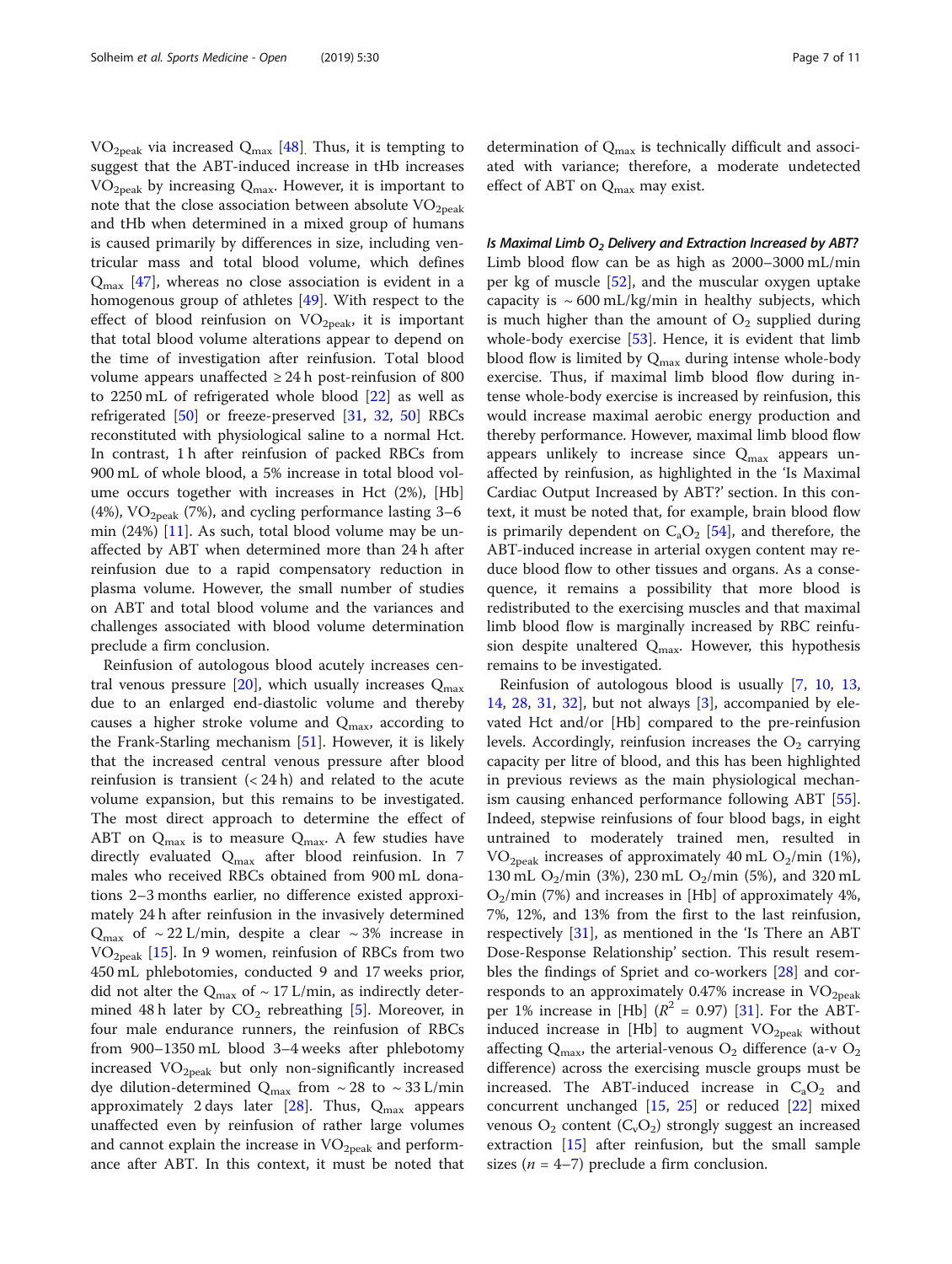# ABT, Anaerobic Energy Production, and Metabolic Acidosis Blood Lactate Response to Exercise

Increased maximal capacity for oxygen delivery likely reduces the anaerobic energy contribution at intensities above  $\sim$  70% of VO<sub>2peak</sub>, as illustrated by reduced plasma lactate concentrations ([La]) after ABT measured at the same absolute workload [[5\]](#page-8-0). The reinfusion of RBCs packed saline obtained from phlebotomy of 900 mL and 1350 mL whole blood causes a marked reduction in blood lactate values following exercise at 91% of  $VO<sub>2peak</sub>$ (from  $\sim$  6 mM before reinfusion to  $\sim$  2 mM after) and after maximal treadmill running at 100% of control  $VO<sub>2peak</sub>$  (from  $\sim$  12 mM before to  $\sim$  5 mM after), concomitant with less disturbed arterial acid-base status 5 min after exercise [\[28\]](#page-9-0). Furthermore, blood reinfusion reduces the lactate concentration by approximately 50% in runners when determined 4 min after submaximal  $($   $\sim$  70%  $VO<sub>2peak</sub>$ ) treadmill running [[10](#page-9-0)]. In five trained subjects, venesection increased the lactate response to exercise at  $\sim$  70% of VO<sub>2peak</sub> from 6.0 to 7.6 mM, while reinfusion reduced lactate to 4.6 mM [\[22\]](#page-9-0). This reduction in plasmaborne markers of anaerobic energy contribution during submaximal exercise may increase the  $\%VO_{2peak}$  defining the lactate threshold, which is an important determinant of endurance performance [\[56,](#page-9-0) [57](#page-9-0)]. Since most endurance competitions are not performed at intensities corresponding to 100% of  $VO<sub>2peak</sub>$ , this may be the most important performance-enhancing effect of ABT. However, it should also be acknowledged that some parts, e.g. the final part of a 5000-m or 10,000-m race, a cycling stage with mountain climbs or the like, are likely to elicit  $\rm VO_{2peak}$ .

#### Blood pH Response to Exercise

During intense exercise, anaerobic energy production results in increased plasma hydrogen concentration ([H<sup>+</sup>]) [[58](#page-9-0)]. Metabolic acidosis is immediately counteracted by hyperventilation, bicarbonate buffering, and nonbicarbonate buffering. The relationship between changes in plasma lactate concentration and pH is indicated by the in vivo buffer capacity:  $\Delta$ [La<sup>-</sup>]/ $\Delta$ pH [[59](#page-10-0)]. RBCs are primary extracellular buffers, and therefore, the total blood buffer capacity depends on the total RBC volume and the expression of RBC membrane-bound transport systems, such as the AE1 isoform of the anion-exchange transporter  $[60, 60]$  $[60, 60]$ [61](#page-10-0)] and the MCT1 isoform of the monocarboxylate trans-porter (La<sup>-</sup>/H<sup>+</sup> co-transporter) [\[61\]](#page-10-0), as well as the enzyme cytoplasmic carbonic anhydrase, which catalyses the reversible hydration of carbon dioxide  $(CO_2)$ ;  $CO_2 + H_2O$  $(water) \leftrightharpoons H_2CO_3$  (carbonic acid)  $\leftrightharpoons HCO_3^-$  (bicarbonate)  $+$  H<sup> $+$ </sup> [[60](#page-10-0), [61](#page-10-0)]. Hence, the RBCs added through ABT have the potential to theoretically improve systemic pH regulation. However, the possible effect is small since a lowvolume ABT expands the total RBC volume by only a few percent. Nevertheless, the relevance for performance in

elite sports with small margins may exist, but this remains to be investigated.

# Possible Influence of ABT on Anaerobic Performance and Repeated Sprints?

The reinfusion of autologous blood increases the maximal muscular oxygen uptake, which is the product of limb blood flow and arterial-venous  $O<sub>2</sub>$  difference. Blood reinfusions might also increase performance in short, anaerobic, intermittent exercises. Since the aerobic energy provision increases when sprints are repeated [[62](#page-10-0), [63\]](#page-10-0) and the aerobic capacity is important for recovery between sprints [\[64\]](#page-10-0), it appears likely that repeated sprint ability is improved by blood reinfusion. [La<sup>−</sup> ] in blood and muscle increases progressively during a  $4 \times 30$  s all-out air-braked cycle test in moderately trained males [[65](#page-10-0)]. Additionally, muscle La<sup> $-$ </sup> accumulates non-linearly during a 2  $\times$  30 s allout cycle test at a work load corresponding to  $0.075 \times$  kg of body weight  $[66]$  $[66]$  $[66]$  and during  $3 \times 30$  s all-out isokinetic cycling at 100 rpm in healthy, recreationally active subjects [[58](#page-9-0)]. The highest impact of blood reinfusion on repeated sprint ability is thus likely to occur in the later sprints. In support of this notion, the level of aerobic ATP provision during sprints has been found to increase progressively as work duration increases [\[67,](#page-10-0) [68](#page-10-0)] and as sprints are repeated [[62](#page-10-0), [63\]](#page-10-0). Additionally, the potentially improved blood buffer capacity during polycythaemia might contribute to the extracellular pH defence against lactic acidosis, as outlined in the 'ABT, Anaerobic Energy Production, and Metabolic Acidosis' section [\[59](#page-10-0), [61\]](#page-10-0). Furthermore, the nature of the recovery between sprints is likely of importance for repeated sprint ability. For example, active recovery is advantageous for the mean power output of sprints when repeated Wingate anaerobic tests are performed [[62](#page-10-0)]. The  $O_2$  availability for mitochondria is known to be decisive for creatine phosphate recovery [\[69\]](#page-10-0), and an ABT-induced increase in  $C_2O_2$  thus appears likely to improve recovery between sprints. Supporting this theory, the 11% increase in [Hb], following recombinant human EPO administration, reduces the accumulation of blood La<sup>−</sup> and plasma hypoxanthine after fifteen 6-s highintensity uphill running sprints with 24 s of passive rest [[70](#page-10-0)]. Interestingly, in the only study to investigate the effect of ABT on repeated cycling sprint ability, we observed no change in performance after reinfusion, despite an  $\sim$ 9% increase in tHb and [Hb] [[7](#page-8-0)]. The combined effect of the reinfusion of  $\sim$  135 and  $\sim$  235 mL cold-stored RBCs, corresponding to approximately 675 mL whole blood, did not alter  $4 \times 30$  s all-out cycling performance, either when determined as the mean power of all sprints or when evaluated as the mean power in each sprint. The two reinfusions were performed within  $\sim$  24 h, and the performance was evaluated a few days before the first reinfusion and after the last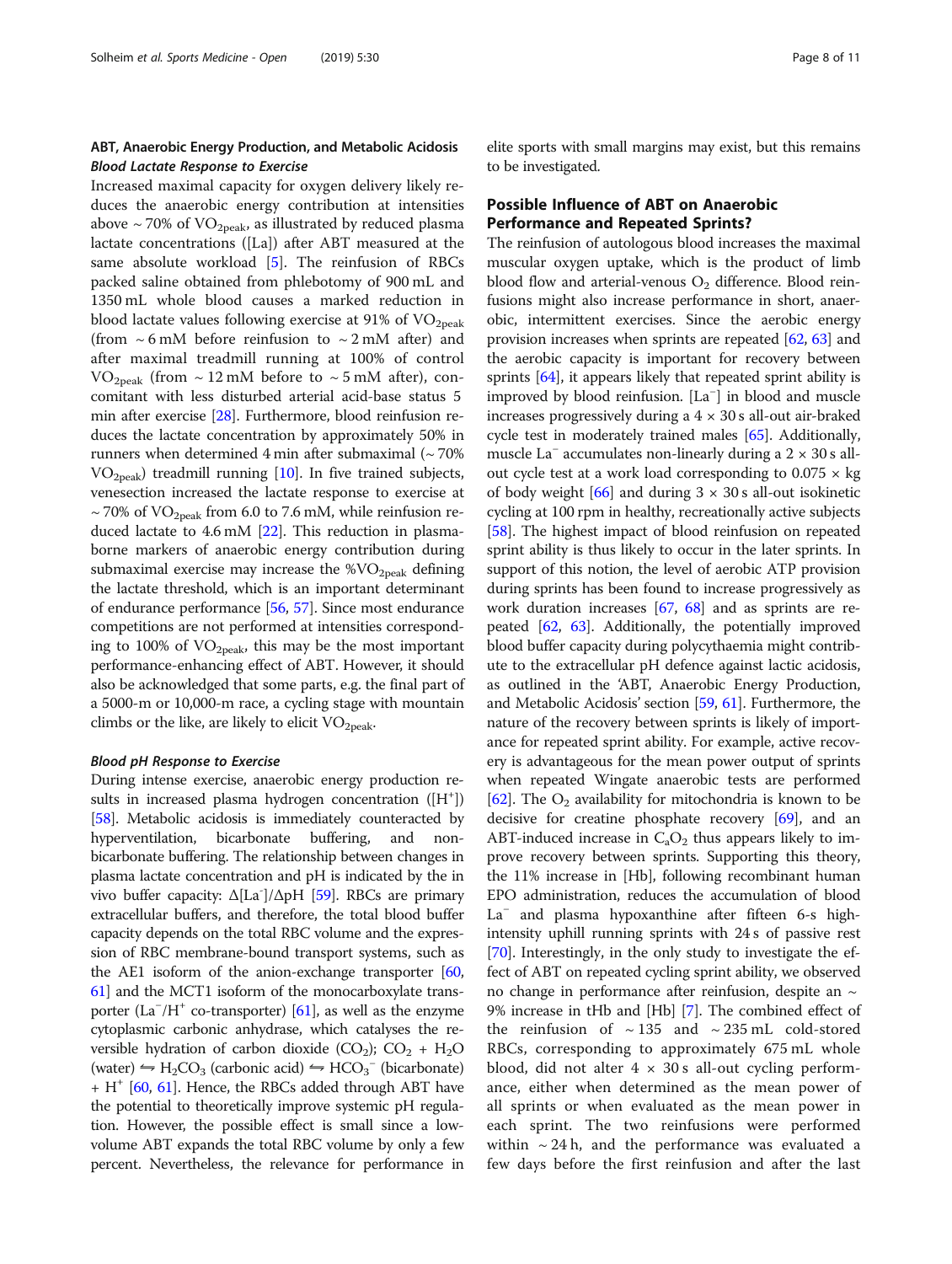<span id="page-8-0"></span>reinfusion, separated by 8 days, as opposed to before the phlebotomy and after the reinfusion. This allowed for the evaluation of ABT-induced changes, although the haematological parameters had not returned to the pre-phlebotomy level at the time of reinfusion. The results suggest that reinfusion with  $\sim$  370 mL of packed RBCs does not affect repeated sprint ability as measured by  $4 \times 30$  s of all-out cycling interspersed with 4 min of rest. However, the effect of ABT in other repeated sprint modalities and the effect of larger ABT volumes are unknown.

Overall, the literature is scarce regarding the effects of ABT on repeated sprint performance. Nevertheless, the aforementioned potential effects of ABT in enhancing  $O<sub>2</sub>$  delivery and blood buffer capacity might be reflected in improvement in fatigue resistance during repeated sprints and thereby enhanced repeated sprint performance in some repeated sprint modalities.

# Conclusion

The literature review revealed that ABT enhances performance across a span of exercise intensities from  $\sim$  70 to 100% of  $VO<sub>2peak</sub>$  and durations of 5–45 min, and these results were also observed in well-trained athletes. The impact of ABT on  $VO_{2peak}$  apparently exhibits a dose-response relationship, but well-designed studies of likely associated gradual performance effects are lacking. However, reinfusion with as little as 135 mL packed RBCs increases time-trial performance. Red blood cell reinfusion increases endurance performance by elevating  $C_aO_2$ . The increased  $C_aO_2$  is accompanied by increased VO2peak as well as reduced lactate concentrations, i.e. reduced anaerobic energy contribution at submaximal intensities. Both effects improve endurance performance, the latter because most endurance competitions are not performed at intensities corresponding to 100% of  $VO<sub>2peak</sub>$ . Apparently, the magnitude of change in haemoglobin concentration explains the increase in  $VO<sub>2peak</sub>$ </sub> associated with ABT because blood volume and maximal cardiac output remain constant in the majority of ABT studies. Thus, the arterial-venous  $O_2$  difference during exercise must be increased after reinfusion, which is supported by experimental evidence. Additionally, it remains a possibility that ABT can enhance repeated sprint performance, but studies are lacking. The only available study did not observe a performance-enhancing effect of reinfusion on  $4 \times 30$  s sprinting.

The findings are of importance for both the physiological understanding of how ABT interacts with exercise capacity and in relation to anti-doping efforts. From an anti-doping perspective, the literature review demonstrates the need for analytical methods able to detect even minor blood manipulations.

#### Abbreviations

[Hb]: Haemoglobin concentration; [La<sup>-</sup>]: Lactic acid concentration ABT: Autologous blood transfusion; a-v  $O<sub>2</sub>$  difference: Arterial-venous  $O<sub>2</sub>$ difference; C<sub>a</sub>O<sub>2</sub>: Arterial oxygen content; CO<sub>2</sub>: Carbon dioxide; C<sub>v</sub>O<sub>2</sub>: Mixed venous oxygen content; EPO: Erythropoietin; H<sup>+</sup>: Hydrogen ion; H<sub>2</sub>CO<sub>3</sub>: Carbonic acid; H<sub>2</sub>O: Water; Hb: Haemoglobin; HCO<sub>3</sub><sup>-</sup>: Bicarbonate; Hct: Haematocrit; La<sup>-</sup>: Lactic acid; Q<sub>max</sub>: Maximal cardiac output; RBC: Red blood cell; tHb: Total haemoglobin mass; TT: Time trial; TTE: Time to exhaustion;  $VO_{2peak}$ : Peak oxygen uptake

#### Acknowledgements

Not applicable.

#### Authors' Contributions

SAS and NBN planned the review. SAS retrieved the relevant literature. All authors engaged in drafting and revising the manuscript. All authors approved the final version of the manuscript.

#### Funding

During the preparation of this review, Sara Amalie Solheim was funded by Anti Doping Denmark and the Partnership for Clean Competition, Jacob Bejder by the Partnership for Clean Competition, Andreas Breenfeldt Andersen by World Anti-Doping Agency, and Jakob Mørkeberg served as Senior Science Manager at Anti Doping Denmark.

#### Availability of Data and Materials

Not applicable. The data that support the findings of this review are available from the cited research articles.

#### Ethics Approval and Consent to Participate

Not applicable.

#### Consent for Publication

Not applicable.

### Competing Interests

The authors, Sara Amalie Solheim, Jacob Bejder, Andreas Breenfeldt, Jakob Mørkeberg, and Nikolai Baastrup Nordsborg, declare that they have no competing interests.

#### Author details

<sup>1</sup>Department of Nutrition, Exercise and Sport Sciences, University of Copenhagen, Universitetsparken 13, 2100 Copenhagen, Denmark. <sup>2</sup>Anti Doping Denmark, Brøndby, Denmark.

# Received: 20 November 2018 Accepted: 25 June 2019 Published online: 08 July 2019

#### References

- 1. Gullbring B, Holmgren A, Sjostrand T, Strandell T. The effect of blood volume variations on the pulse rate in supine and upright positions and during exercise. Acta Physiol Scand. 1960;50:62–71.
- 2. Berglund B, Hemmingsson P. Effect of reinfusion of autologous blood on exercise performance in cross-country skiers. Int J Sports Med. 1987;8:231–3.
- Malm CB, Khoo NS, Granlund I, Lindstedt E, Hult A. Autologous doping with cryopreserved red blood cells - effects on physical performance and detection by multivariate statistics. PLoS One. 2016;11:e0156157.
- 4. Bennett-Guerrero E, Lockhart EL, Bandarenko N, Campbell ML, Natoli MJ, Jamnik VK, et al. A randomized controlled pilot study of VO2 max testing: a potential model for measuring relative in vivo efficacy of different red blood cell products. Transfusion. 2017;57:630–6.
- 5. Robertson RJ, Gilcher R, Metz KF, Caspersen CJ, Allison TG, Abbott RA, et al. Hemoglobin concentration and aerobic work capacity in women following induced erythrocythemia. J Appl Physiol. 1984;57:568–75.
- 6. Ziegler AK, Grand J, Stangerup I, Nielsen HJ, Dela F, Magnussen K, et al. Time course for the recovery of physical performance, blood hemoglobin, and ferritin content after blood donation. Transfusion. 2015;55:898–905.
- 7. Bejder J, Andersen AB, Solheim SA, Gybel-Brask M, Secher NH, Johansson PI, et al. Time trial performance is sensitive to low-volume autologous blood transfusion. [Epub ahead of print]. Med Sci Sports Exerc. 2018. [https://doi.](https://doi.org/10.1249/MSS.0000000000001837) [org/10.1249/MSS.0000000000001837.](https://doi.org/10.1249/MSS.0000000000001837)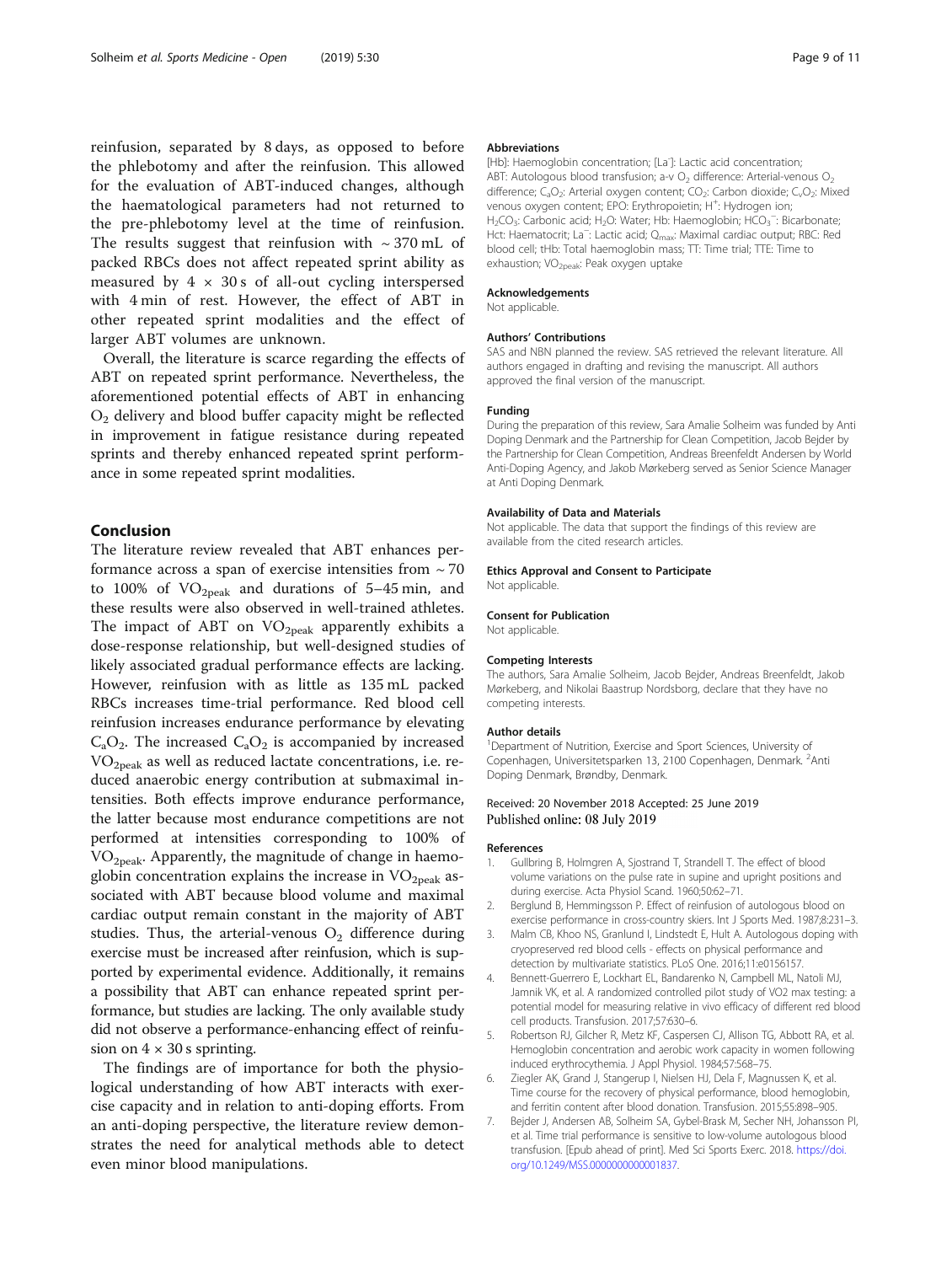- <span id="page-9-0"></span>8. Von Rost R, Hollmann W, Liesen H, Schultzen D. Uber den einfluss einer erythrozyten-retransfusion auf die kardio-pulmonale leistungsfahigkeit. Sportarzt u. Sportmed. 1975;26:137–44.
- Brien AJ, Simon TL. The effects of red blood cell infusion on 10-km race time. JAMA. 1987;257:2761–5.
- 10. Buick FJ, Gledhill N, Froese AB, Spriet L, Meyers EC. Effect of induced erythrocythemia on aerobic work capacity. J Appl Physiol. 1980;48:636–42.
- 11. Kanstrup IL, Ekblom B. Blood volume and hemoglobin concentration as determinants of maximal aerobic power. Med Sci Sports Exerc. 1984;16:256–62.
- 12. Ekblom BT, Berglund B. Effect of erythropoietin administration on maximal aerobic power. Scand J Med Sci Sport. 1991;1:88–93.
- 13. Ekblom BT, Goldbarg AN, Gullbring B. Response to exercise after blood loss and reinfusion. J Appl Physiol. 1972;33:175–80.
- 14. Williams MH, Wesseldine S, Somma T, Schuster R. The effect of induced erythrocythemia upon 5-mile treadmill run time. Med Sci Sports Exerc. 1981;13:169–75.
- 15. Turner DL, Hoppeler H, Noti C, Gurtner HP, Gerber H, Schena F, et al. Limitations to VO2max in humans after blood retransfusion. Respir Physiol. 1993;92:329–41.
- 16. Kots YM, Shcherba MM, Kolker YS, Gorodetskii VD, Sin LD. Experimental study of the relationship between the blood hemoglobin concentration and phyiscal aerobic working capacity. Hum Physiol. 1976;4:43–9.
- 17. Domen RE. Adverse reactions associated with autologous blood transfusion: evaluation and incidence at a large academic hospital. Transfusion. 1998;38:296–300.
- 18. World Anti-Doping Agency. The 2018 Prohibited List. Montreal, Quebec: World Anti-Doping Agency; 2017.
- 19. Chapman RF, Laymon AS, Levine BD. Timing of arrival and preacclimatization strategies for the endurance athlete competing at moderate to high altitudes. High Alt Med Biol. 2013;14:319–24.
- 20. Robinson BF, Epstein SE, Kahler RL. Circulatory effects of acute expansion of blood volume: studies during maximal exercise and at rest. Circ Res. 1966;XIX:26–33.
- 21. Williams MH, Goodwin AR, Perkins R, Bocrie J. Effect of blood reinjection upon endurance capacity and heart rate. Med Sci Sports Exerc. 1973;5:181–6.
- 22. Ekblom BT, Wilson G, Åstrand PO. Central circulation during exercise after venesection and reinfusion of red blood cells. J Appl Physiol. 1976;40:379–83.
- 23. Bell RD, Card RT, Johnson MA, Cunningham TA, Baker F. Blood doping and athletic performance. Aust J Sport Med. 1976;8:133–9.
- 24. Williams MH, Lindhjem M, Schuster R. The effect of blood infusion upon endurance capacity and ratings of perceived exertion. Med Sci Sports Exerc. 1978;10:113–8.
- 25. Thomson JM, Stone J, Ginsburg A, Hamilton P. O2 transport during exercise following blood reinfusion. J Appl Physiol Respir Env Exerc Physiol. 1982;53:1213–9.
- 26. Thomson JM, Stone JA, Ginsburg AD, Hamilton P. The effects of blood reinfusion during prolonged, heavy exercise. Can J Appl Sport Sci. 1983;8:72–8.
- 27. Celsing F, Nystrom J, Pihlstedt P, Werner B, Ekblom B. Effect of long-term anemia and retransfusion on central circulation during exercise. J Appl Physiol. 1986;61:1358–62.
- 28. Spriet LL, Gledhill N, Froese AB, Wilkes DL. Effect of graded erythrocythemia on cardiovascular and metabolic responses to exercise. J Appl Physiol. 1986;61:1942–8.
- 29. Muza SR, Sawka MN, Young AJ, Dennis RC, Gonzalez RR, Martin JW, et al. Elite special forces: physiological description and ergogenic influence of blood reinfusion. Aviat Space Environ Med. 1987;58:1001–4.
- 30. Berglund B, Hemmingsson P, Birgegård G. Detection of autologous blood transfusion in cross-country skiers. Int J Sports Med. 1987;8:66–70.
- 31. Celsing F, Svedenhag J, Pihlstedt P, Ekblom B. Effects of anaemia and stepwise-induced polycythaemia on maximal aerobic power in individuals with high and low haemoglobin concentrations. Acta Physiol Scand. 1987;129:47–54.
- 32. Sawka MN, Dennis RC, Gonzalez RR, Young AJ, Muza SR, Martin JW, et al. Influence of polycythemia on blood volume and thermoregulation during exercise-heat stress. J Appl Physiol. 1987;62:912–8.
- 33. Pettitt RW, Clark IE, Ebner SM, Sedgeman DT, Murray SR. Gas exchange threshold and VO2max testing for athletes. J Strength Cond Res. 2013;27:549–55.
- 34. Ashenden M, Mørkeberg J. Net haemoglobin increase from reinfusion of refrigerated vs. frozen red blood cells after autologous blood transfusions. Vox Sang. 2011;101:320–6.
- 35. Luten M, Roerdinkholder-Stoelwinder B, Schaap NPM, De Grip WJ, Bos HJ, Bosman GJCGM. Survival of red blood cells after transfusion: a comparison between red cells concentrates of different storage periods. Transfusion. 2008;48:1478–85.
- 36. Pottgiesser T, Specker W, Umhau M, Dickhuth H-H, Roecker K, Schumacher YO. Recovery of hemoglobin mass after blood donation. Transfusion. 2008;48:1390–7.
- 37. Juvonen E, Ikkala E, Fyhrquist F, Ruutu T. Autosomal dominant erythrocytosis caused by increased sensitivity to erythropoietin. Blood. 1991;78:3066–9.
- 38. Gaehtgens P, Kreutz F, Albrecht KH. Optimal hematocrit for canine skeletal muscle during rhythmic isotonic exercise. Eur J Appl Physiol Occup Physiol. 1979;41:27–39.
- 39. Schuler B, Arras M, Keller S, Rettich A, Lundby C, Vogel J, et al. Optimal hematocrit for maximal exercise performance in acute and chronic erythropoietin-treated mice. Proc Natl Acad Sci U S A. 2010;107:419–23.
- 40. Marty D, Nicholson P, Haas U. Report to the President of the Union Cycliste Internationale. Lausanne: Union Cycliste Internationale; 2015.
- 41. European Directorate for the Quality of Medicines & HealthCare of the Council of Europe. Component monographs. Part B. Red cell components. 19th edtition Guid to Prep use Qual Assur blood components. Strasbourg; 2017. p. 289–323.
- 42. Pottgiesser T, Specker W, Umhau M, Dickhuth HH, Roecker K, Schumacher YO. Recovery of hemoglobin mass after blood donation. Transfusion. 2008;48:1390–7.
- 43. Page P. Beyond statistical significance: clinical interpretation of rehabilitation research literature. Int J Sports Phys Ther. 2014;9:726–36.
- 44. Saltin B, Strange S. Maximal oxygen uptake: "old" and "new" arguments for a cardiovascular limitation. Med Sci Sports Exerc. 1992;24:30–7.
- 45. Joyner MJ, Coyle EF. Endurance exercise performance: the physiology of champions. J Physiol. 2008;586:35–44.
- 46. Montero D, Lundby C. Regulation of red blood cell volume with exercise training. Compr Physiol. 2018;9:149–64.
- 47. Lundby C, Montero D, Joyner M. Biology of VO2 max: looking under the physiology lamp. Acta Physiol (Oxf). 2017;220:218–28.
- 48. Bonne TC, Doucende G, Flück D, Jacobs RA, Nordsborg NB, Robach P, et al. Phlebotomy eliminates the maximal cardiac output response to six weeks of exercise training. Am J Physiol Integr Comp Physiol. 2014;306:R752–60.
- 49. Bejder J, Bonne TC, Nyberg M, Sjøberg KA, Nordsborg NB. Physiological determinants of elite mountain bike cross-country Olympic performance. [Epub ahead of print]. J Sports Sci. 2018. [https://doi.org/10.1080/02640414.](https://doi.org/10.1080/02640414.2018.1546546) [2018.1546546](https://doi.org/10.1080/02640414.2018.1546546).
- 50. Mørkeberg J, Belhage B, Rasmussen AB, Damsgaard R, Ashenden MJ, Dziegiel MH. Changes in red blood cell volume, plasma volume, and total blood volume after autologous blood collections. Transfusion. 2008;48:1524–6.
- 51. Levine BD, Lane LD, Buckey JC, Friedman DB, Blomqvist CG. Left ventricular pressure-volume and Frank-Starling relations in endurance athletes. Implications for orthostatic tolerance and exercise performance. Circulation. 1991;84:1016–23.
- 52. Saltin B, Radegran G, Koskolou MD, Roach RC. Skeletal muscle blood flow in humans and its regulation during exercise. Acta Physiol Scand. 1998;162:421–36.
- 53. Poole DC, Richardson RS. Determinants of oxygen uptake. Implications for exercise testing. Sports Med. 1997;24:308–20.
- 54. Mühling J, Dehne MG, Sablotzki A, Hempelmann G. Cerebral blood flow velocity during isovolemic hemodilution and subsequent autologous blood retransfusion. Can J Anesth. 1999;46:550–7.
- 55. Jones M, Tunstall Pedoe DS. Blood doping a literature review. Br J Sports Med. 1989;23:84–8.
- 56. Bassett DR, Howley ET. Limiting factors for maximum oxygen uptake and determinants of endurance performance. Med Sci Sports Exerc. 2000;32:70–84.
- 57. Coyle EF, Coggan AR, Hopper MK, Walters TJ. Determinants of endurance in well-trained cyclists. J Appl Physiol. 1988;64:2622–30.
- 58. Spriet LL, Lindinger MI, McKelvie RS, Heigenhauser GJ, Jones NL. Muscle glycogenolysis and H+ concentration during maximal intermittent cycling. J Appl Physiol. 1989;66:8–13.